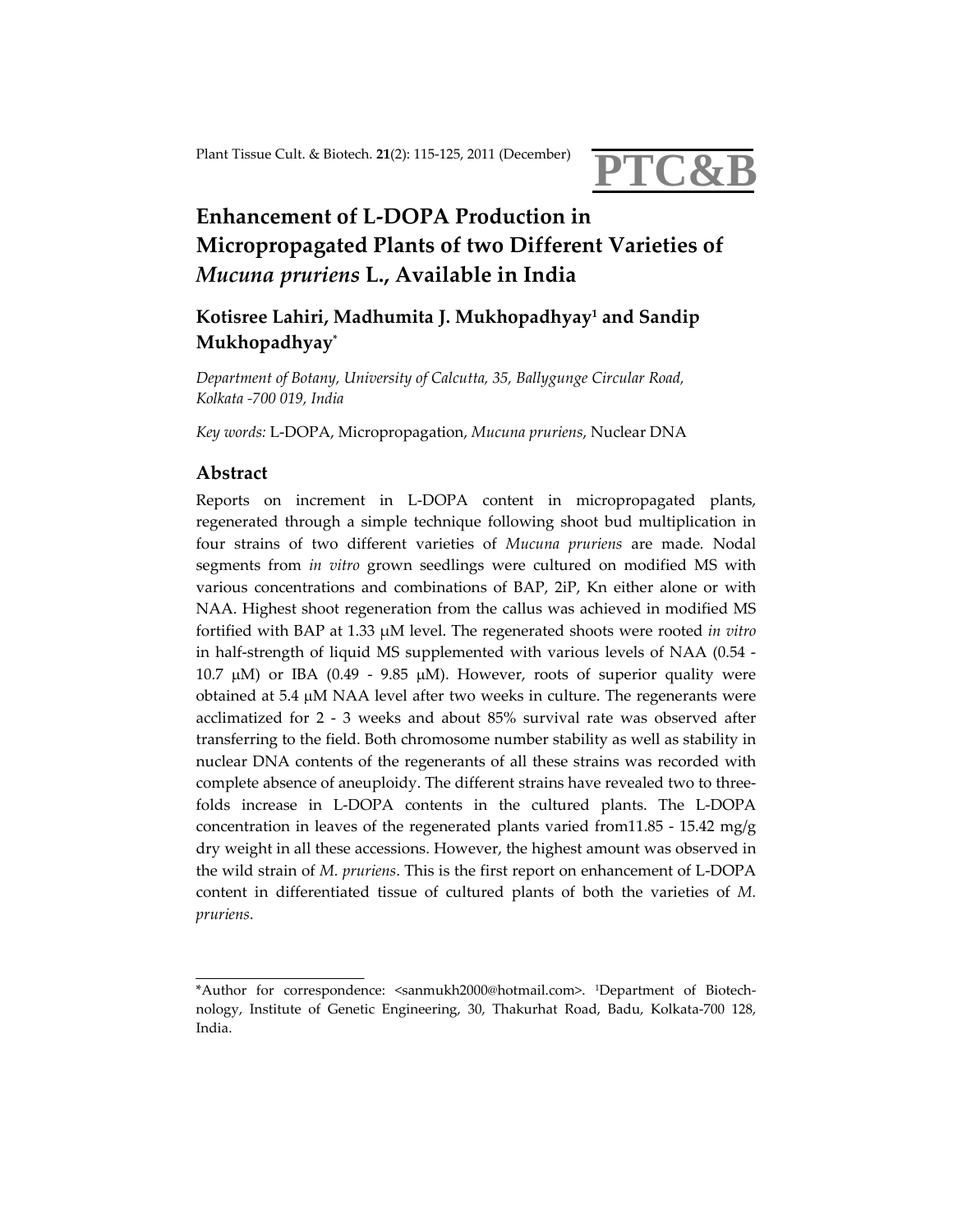#### **Introduction**

3‐(3,4‐dihydroxyphenyl)‐L‐alanine (L‐DOPA) is a naturally‐occurring dietary supplement and psychoactive drug found in certain kinds of food and herbs and is synthesized from the essential amino acids L‐phenylalanine and L‐tyrosine. L‐DOPA is the precursor to the neurotransmitters dopamine, norepinephrine (noradrenaline), and epinephrine (adrenaline) collectively known as catechol‐ amines. Dopamine is formed by the decarboxylation of L‐DOPA. In addition to its natural and essential biological role, L‐DOPA is also used in the clinical treatment of Parkinsonʹs disease and dopamine‐responsive dystonia. L‐DOPA is used to increase dopamine concentrations in the treatment of Parkinsonʹs disease and dopamine‐responsive dystonia since it is capable of crossing the protective blood‐brain barrier, which dopamine itself cannot. Once L‐DOPA has entered the central nervous system, it is converted into dopamine by the enzyme aromatic L‐amino acid decarboxylase, also known as DOPA decarboxylase. The occurrence of this unusual amino acid (L‐DOPA) in the seeds of different plant species like *Vicia faba, Mucuna pruriens, Baptisia* species and *Lupinus* species is well‐known (Guggenheim 1913, Daxenbichler et al. 1971). Brain (1976) reported that L‐DOPA was accumulated in solid media on which *Mucuna pruriens* calli were grown.

Since all parts of the plant produces L‐DOPA, there is an ever increasing demand of *Mucuna* in the international drug market. Large scale extraction of L‐DOPA from the wild populations of this plant has led to limited availability of this plant in natural condition. The plant usually propagates through seeds and the germination rate and viability of seeds are very poor. Therefore, *in vitro* organ culture and callus (Lahiri et al. 2006) may be an effective alternative for propagation and conservation of plants of such an economic importance in which conventional methods show limitations. Two varieties of *M. pruriens* (vars. *pruriens* and *utilis*) are available in India. *M. pruriens* var. *pruriens* is found wild whereas *M. pruriens* var. *utilis* is a cultivated variety. These two varieties differ in seed and pod characteristics. *M. pruriens* L. (DC.) var. *pruriens* possesses seeds which are black with brown spots and ovoid in shape. The mature pods contain reddish‐brown irritating hairs that cause intense itching on contact with skin. On the other hand the seeds of *M. pruriens* var. *utilis* Wall. ex Wight are oblong‐ ellipsoid and glossy with variable seed coat colour and sizes. The pods are covered with velvety non‐irritant hairs (Hammerton 2003).

In the present study, an attempt has been made to induce shoot bud multiplication and subsequent rooting to produce plants rapidly in culture in two varieties (four accessions) of *Mucuna pruriens* L. L‐DOPA accumulation in the seeds and leaf tissues (both *in vivo* and *in vitro* plants) of the different strains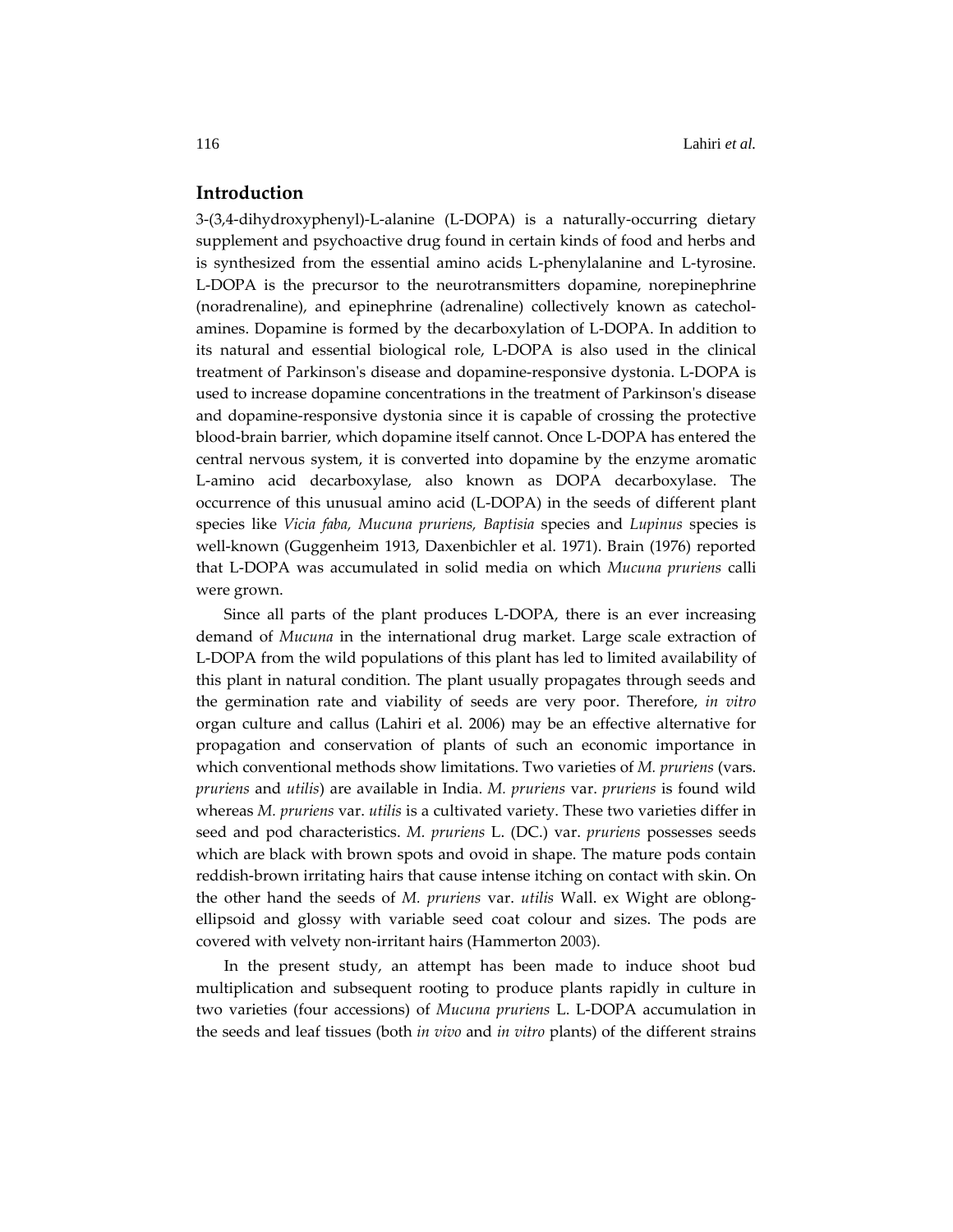of *Mucuna pruriens* has been analyzed to assess the increment of L‐DOPA production in the *in vitro* regenerates.

## **Materials and Methods**

Seeds of three accessions of *Mucuna pruriens* var. *utilis* [IC 471876 (I), IC 241679 (II) and IC 392338 (III)] were obtained from NBPGR, New Delhi. Plants of one accession of *Mucuna pruriens* var. *pruriens* (IV) were collected in wild from West Midnapur district of West Bengal, India. The seeds were collected from dried pods of these plants for further study.

Seeds were surface sterilized by treating with 0.1% (w/v) aqueous HgCl2 solution for 15 min followed by thorough washing in sterile distilled water. The seeds were then cultured on MS with  $3\%$  (w/v) sucrose, and 0.25% (w/v) Gelrite®, adjusted at a pH of 5.7 and without any exogenous growth regulator. Modified MS with  $3\%$  (w/v) sucrose, 0.1 g/l each of glutamine and ascorbic acid along with various concentrations and combinations of different growth regulators were used for multiplication. The cultures were incubated in a culture room at  $24^{\circ}$ C  $\pm$ 1°C and 55% maximum relative humidity, under a photoperiod of 16 hrs supplied by cool white fluorescent tubes providing a light intensity of 48 µmol/m2/s. The nodal segments of the 7‐day‐old *in vitro* grown seedlings were cultured in modified MS with various concentrations and combinations of BAP, 2iP, Kn either alone or with NAA.

All the cultures were maintained by subculturing at every four weeks interval on the same medium and culture conditions. Each treatment was repeated three times with 5 replicates of each. Data were recorded at 30 days interval up to 150 days. The square root transformations of the data were submitted to ANOVA using the software SPSS 16, to detect significant differences between means. To ensure normality and equal variance among groups, the square root transformation of the data was used. Square root transformation for count data is one of the applications of the general data transformation theory (Sakia 1992).

For rooting, the regenerated plants were cultured on full and half-strength MS (both liquid and semi‐solid) and also on modified half‐strength MS (both liquid and semi‐solid) supplemented with various levels of either NAA (0.54 ‐ 10.7  $\mu$ M) or IBA (0.49 - 9.85  $\mu$ M).

The completely developed healthy plants were separated individually and washed carefully under tap water to remove all traces of media. The *in vitro* roots were cut to facilitate *ex vitro* root development. The plants were then potted in sterile Soilrite® mixture (mixture of horticulture grade expanded perlite, Irish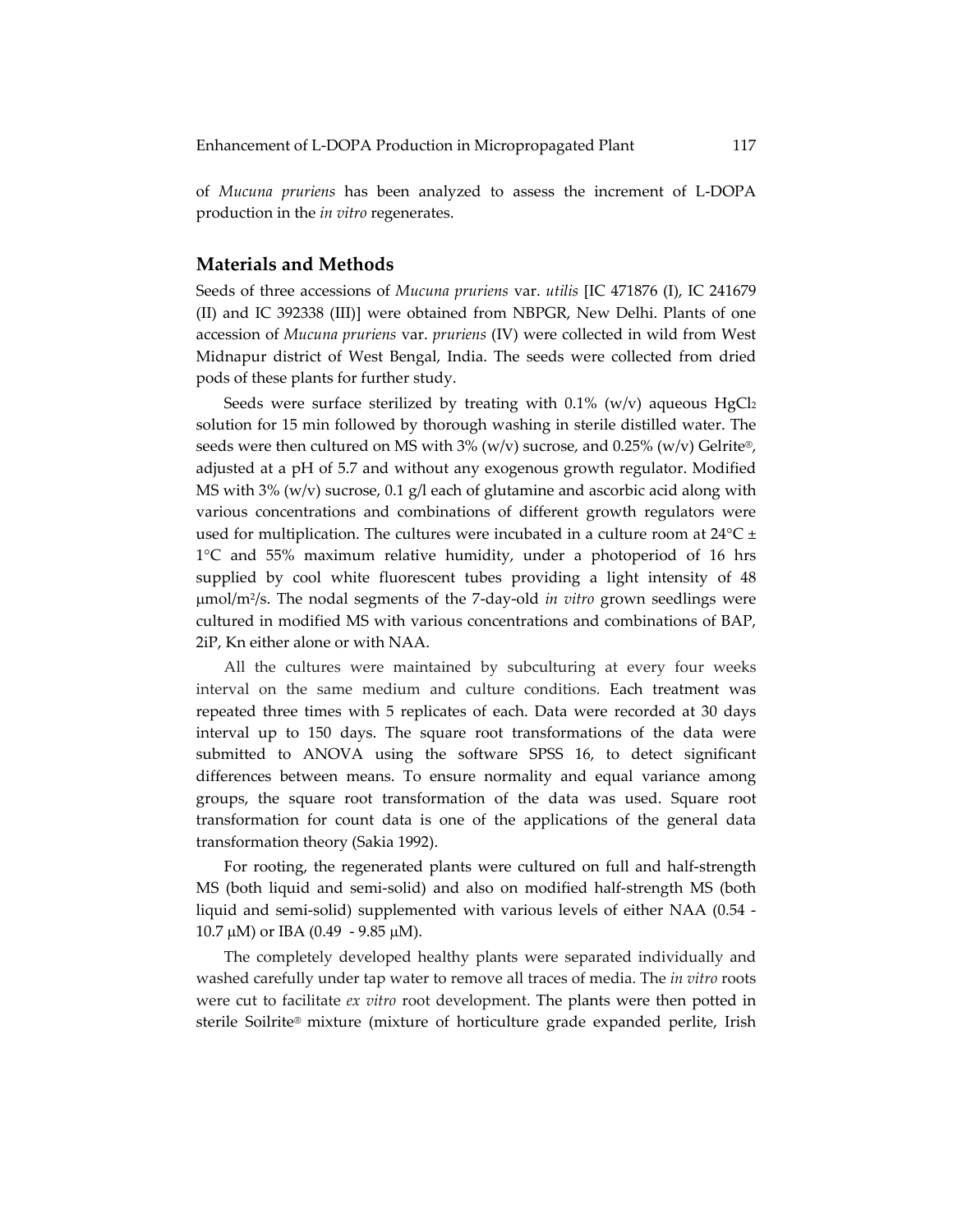Peat moss and exfoliated vermiculite in equal ratio) at  $24 \pm 1$ °C, with spraying of MS salts solution every alternate day to acclimatize for two ‐ three weeks. These were further transferred to soil.

Chromosome analysis of five randomly selected multiplied plants was carried out from the root tip cells following aceto‐orcein squash technique (Mukhopadhyay and Banerjee 1989) to determine ploidy status. At least 10 well‐ scattered metaphase plates from each slide were analyzed for determining the somatic chromosome number of the regenerants. 4C and 2C nuclear DNA contents of the clones were compared with their mother plant following microspectrophotometry and flow cytometry, respectively. Microspectrophotometric analysis was done following Lahiri et al. (2010) using a Leitz Wetzlar Aristophot microscope. Flow cytometric analysis was done according to Johnston et al. (1999) in a Becton Dickinson FACS Calibur (Becton Dickinson, San Jose, USA), using propidium iodide as the fluorochrome.

Extraction of L‐DOPA was made according to Brain (1976). 1.0 g of tissue and 4 ml of 0.1N HCl was added to it. The tissue was ground to a fine paste in a mortar and pestle. The mixture was heated on a boiling water bath for 5 min. It was cooled to room temperature and equal volume of ethanol was added. The mixture was shaken vigorously for 10 min and then centrifuged at 2000 rpm for 10 min. The supernatant was retained and the residue was again re‐extracted with a further equal volume of ethanol. The supernatants were then combined and made up to a known volume with ethanol.

The extracts were analyzed for detection of L‐DOPA by TLC along with a authentic sample on to a  $20 \times 20$  cm, 0.25 mm thick, Silica gel 60 F254 analytical TLC plate (Merck Co. Ltd., Darmstadt, Germany) using a mixture of isopropanol : ethyl acetate : water : acetic acid (20 : 19 : 10 : 1) as solvent, in an unsaturated chamber (Brain 1976, Huizing et al. 1985). The spots were developed by spraying the dried plate with 0.5% ninhydrin in 1 : 1 mixture of butanol : acetone and heating at 110ºC for 10 min. The L‐DOPA content was quantified through UV‐spectrophotometry (JENWAY UV/VIS 6500) by measuring the UV absorption at 280 nm (Brain 1976, Padmesh et al. 2006).

## **Results and Discussion**

In the present study BAP, Kn and 2iP were utilized individually and in combination with NAA at different levels for shoot bud multiplication in all the four strains of *Mucuna pruriens*. The different concentrations of the cytokinins were used individually and in combination with NAA  $(0.54 \mu M)$ . Both BAP and Kn at low concentrations showed shoot bud multiplication without any callus formation at the base, whereas simultaneous callus formation inhibited the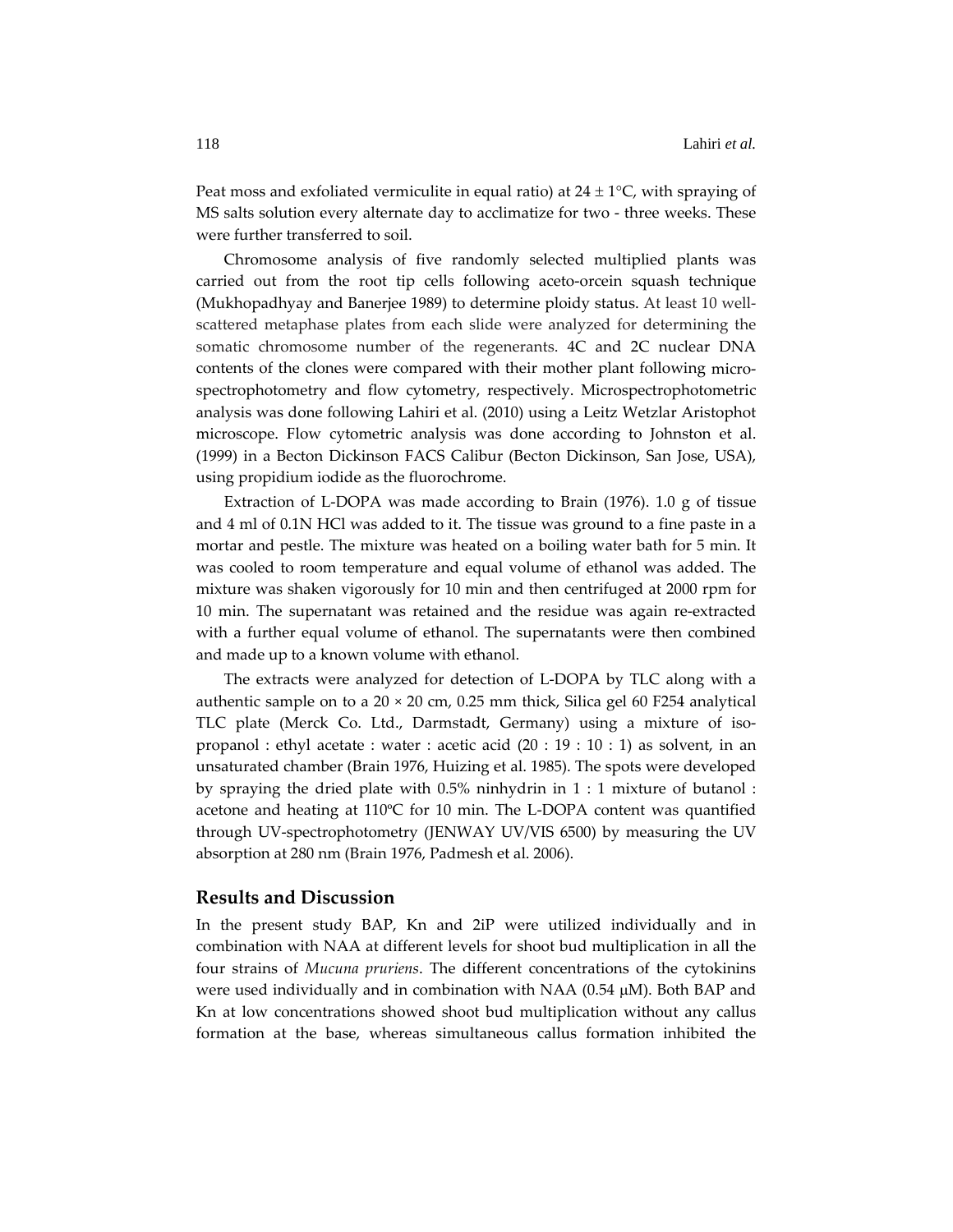multiplication rate at higher concentrations. Among these concentrations, BAP 0.88 µM gave the best response in all the four strains. However, accession III of var. *utilis* produced maximum number of shoots (29.6 shoots/explant) after 150 days in culture. The only accession of var. *pruriens* also produced high number of shoots in BAP (28.6 shoots/explants). On the other hand, Kn did not support shoot bud multiplication as much as BAP at the same concentration. Overall, the response was milder than that of BAP. It was also observed that with the increase in concentration of the growth regulator, the rate of multiplication gradually decreased.

Among the three cytokinins used individually, 2iP was least effective in inducing shoot bud multiplication. The number of shoot buds induced in different 2iP in media was less than 50% of the number of shoot buds produced in similar concentration of BAP (data not shown). Using BAP + NAA, Kn + NAA, 2iP + NAA did not favour the multiplication process. Presence of NAA in the medium produced significant amount of callus at the base that inhibited the multiplication process. Callus formation initiated after about 10 ‐ 12 days in culture. Maximum callus formation was observed in medium containing 2ip and NAA. Therefore, studies using 2iP individually and in combination of hormones were not further continued.

The ANOVA table shows that the responses of the plants to the different treatments are highly significant (Tables 1, 2). It was also observed that the interactions of time\*treatment and strain\*treatment were significant (Tables 1, 2). This might be due to responses of all the four strains were not the same. However, the interaction between time\*treatment\*strain was not significant indicating that all treatments behaved the same notwithstanding the time and the strain (Tables 1, 2). The LSD analysis (Table 2) showed that the response of the strains in the media containing BAP  $(0.88 \mu M)$  was significantly different from the responses to the other media during the entire period. Sathyanarayana et al. (2008) reported the highest multiplication rate using a specific concentration of BAP that differs from the present report. The genotypic differences between the strains might have been responsible for such difference in responses. Moreover, the requirement of different levels of cytokinins might be correlated with the differences in the endogenous levels of hormones in different genotypes (Mukhopadhyay et al. 2002). The efficiency of BAP in shoot bud multiplication has also been demonstrated in other plant species (Benmoussa et al. 1997).

The induction of roots from the multiplied shoots in presence of low concentration of MS (half‐strength) with only NAA has been suitable. MS without any growth regulator showed a delayed and weak response. Though root formation from regenerated shoots was induced at IBA (0.98 µM), higher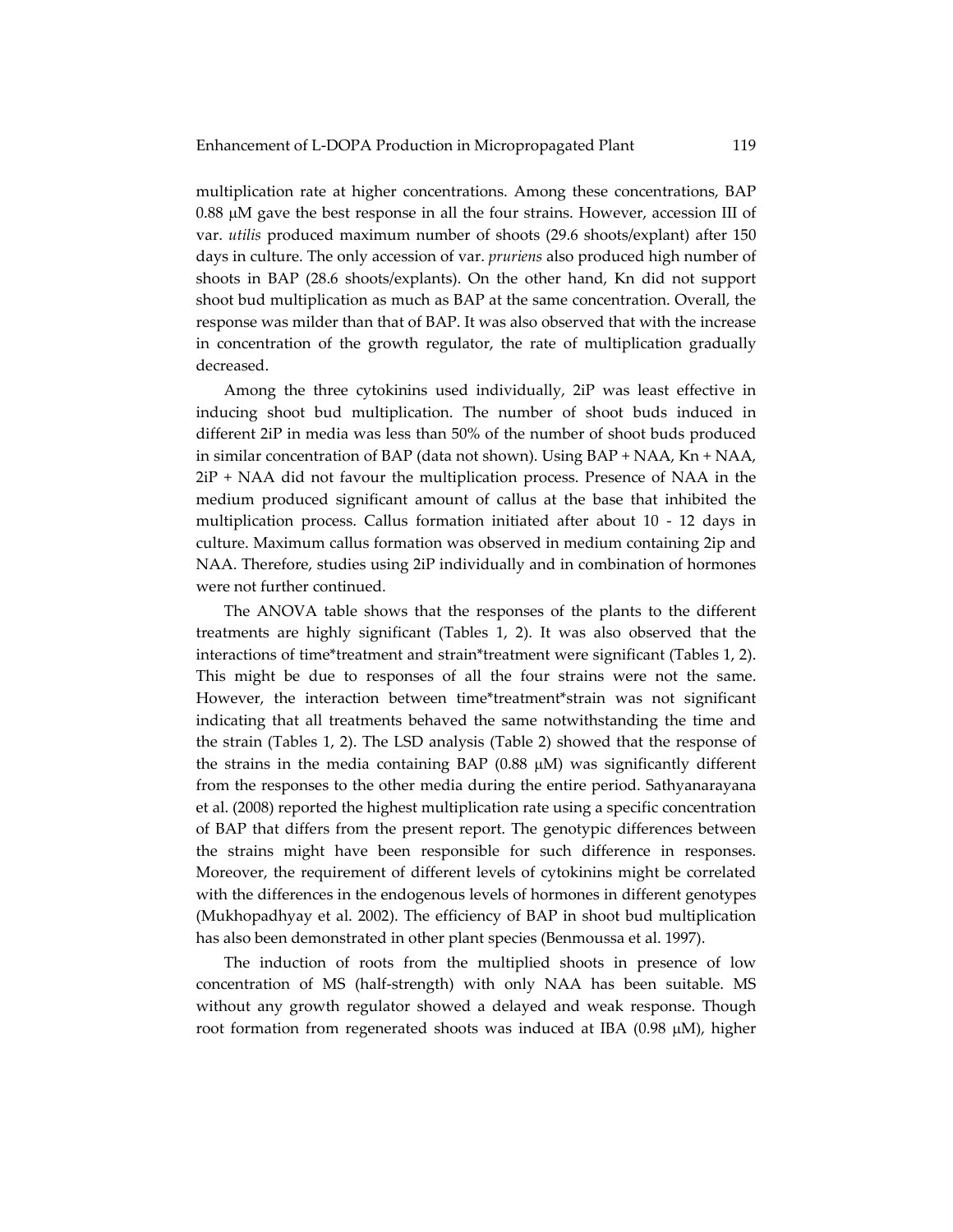concentrations of IBA (4.9 and 9.8  $\mu$ M) were found to be less effective in this process. On the other hand, NAA at lower concentrations  $(0.54$  and  $1.07 \mu M$ ) was not very effective for *in vitro* root induction. Large numbers of stout and healthy roots were formed at NAA (5.4  $\mu$ M), after 2 weeks in culture, in all the strains studied (Fig. 1c). However, further increase in NAA concentration did not favour *in vitro* rooting. The favourable response of NAA in root induction from shoots *in vitro* has been reported for this plant (Sathyanarayana et al. 2008) as well as for other plant species (Chithra et al. 2004, Rauf et al. 2004).

| Source               | DF  | F value | P value |
|----------------------|-----|---------|---------|
| Time                 | 4   | 1296.70 | 0.0001  |
| Treatment            | 7   | 889.50  | 0.0001  |
| Strain               | 3   | 1.12    | 0.3415  |
| Time*treatment       | 28  | 15.00   | 0.0001  |
| Time*strain          | 12  | 0.55    | 0.8790  |
| Treatment*strain     | 21  | 14.38   | 0.0001  |
| Time*treatmen*strain | 84  | 0.52    | 0.9999  |
| Error                | 640 |         |         |

**Table 1. Three‐way ANOVA with multiple observations in each category on shoot bud multiplication in four different strains of** *Mucuna pruriens***.**

**Table 2. Responses of different concentrations of growth regulators on shoot bud regeneration from callus tissue of** *Mucuna pruriens***.**

| Modified $MS + GR$             | Mean number of shoot buds in four strains of |        |        |        |        |
|--------------------------------|----------------------------------------------|--------|--------|--------|--------|
| $(\mu M)$                      | <i>M. pruriens</i> (days)                    |        |        |        |        |
|                                | 30                                           | 60     | 90     | 120    | 150    |
| BAP [0.44] (Treatment 1)       | 2.95                                         | 6.85   | 9.05   | 9.75   | 10.55  |
| BAP [0.88]<br>$\left($ "<br>2) | 6.7                                          | 18.1   | 23.1   | 25.5   | 26.55  |
| BAP [4.44]<br>3)<br>$\left($ " | 5.65                                         | 11.65  | 16.3   | 17.95  | 19.05  |
| BAP [8.88] ("4)                | 5.5                                          | 10.35  | 14.65  | 15.5   | 16.15  |
| Kinetin $[0.46]$ ("5)          | 2.2                                          | 4.35   | 6.05   | 6.9    | 7.4    |
| Kinetin [0.93]<br>6)           | 5.1                                          | 10.1   | 14.85  | 16.2   | 16.7   |
| Kinetin $[4.65]$ ("<br>7)      | 3.6                                          | 6.8    | 8.55   | 9.2    | 9.65   |
| Kinetin [9.30] (" 8)           | 3.15                                         | 5.75   | 7.25   | 7.85   | 8.2    |
| LSD values                     | 0.7386                                       | 0.9937 | 1.1502 | 1.2228 | 1.2114 |

The high survival rate (85%) of the regenerated plants in the field also indicates the superiority of anatomical and morphological nature of the roots and the suitability of both physical and chemical environments in culture (Fig. 1d).

Chromosome number stability has been observed in all the strains regenerated plants of *M. pruriens*. They showed 2n = 22 chromosomes (Fig. 1e), as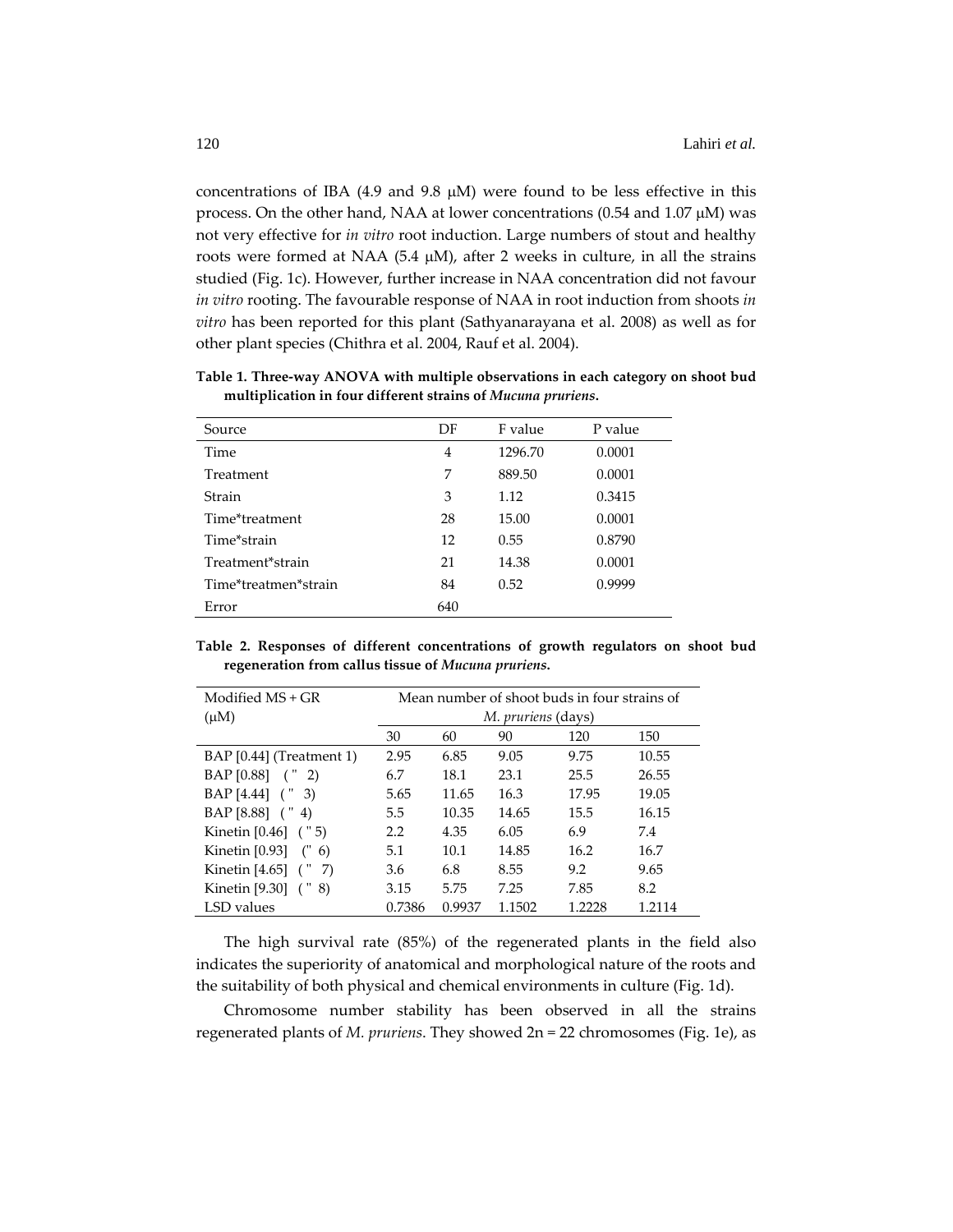previously reported (Lahiri et al*.* 2010). The 4C and 2C nuclear DNA contents, estimated by Feulgen microspectrophotometry and flow cytometry, respectively did not show much variation from the parent plants (Table 3) and thus indicated genomic stability of the regenerates. This might be due to the cells during regeneration were not exposed for long period to potent auxins. Also, the type and concentration of exogenous auxin, as well as the duration of culture might have been responsible for such stability (Mukhopadhyay and Desjardins 1994). In the present study, the multiplication medium contained only a cytokinin without any auxin which might have been responsible for maintaining stability, both at the chromosomal and nuclear DNA levels of the regenerates.



Fig. 1. Shoot bud multiplication, complete plant regeneration and L-DOPA analysis of regenerants of different strains of *Mucuna pruriens*: (a) Multiplied shoots in presence of MS + BAP (0.88 µM) after 30 days in culture (bar = 10 mm). (b) Elongated shoots in half-strength of MS (bar = 10 mm). (c) Rooting of the regenerated shoots in liquid half strength of MS basal medium + NAA (5.4  $\mu$ M) (bar = 10 mm). (d) Hardening and acclimatization of complete regenerated plants in sterile Soilrite® mixture (bar = 10 mm). (e) Somatic metaphase plate of the regenerate showing  $2n = 22$  chromosomes (bar = 10  $\mu$ m). (f) TLC plate showing presence of L‐DOPA in the regenerates of all the strains. (Lane A: Authentic compound; Lane I: Strain I; Lane II: Strain II; Lane III: Strain III; Lane IV: Strain IV).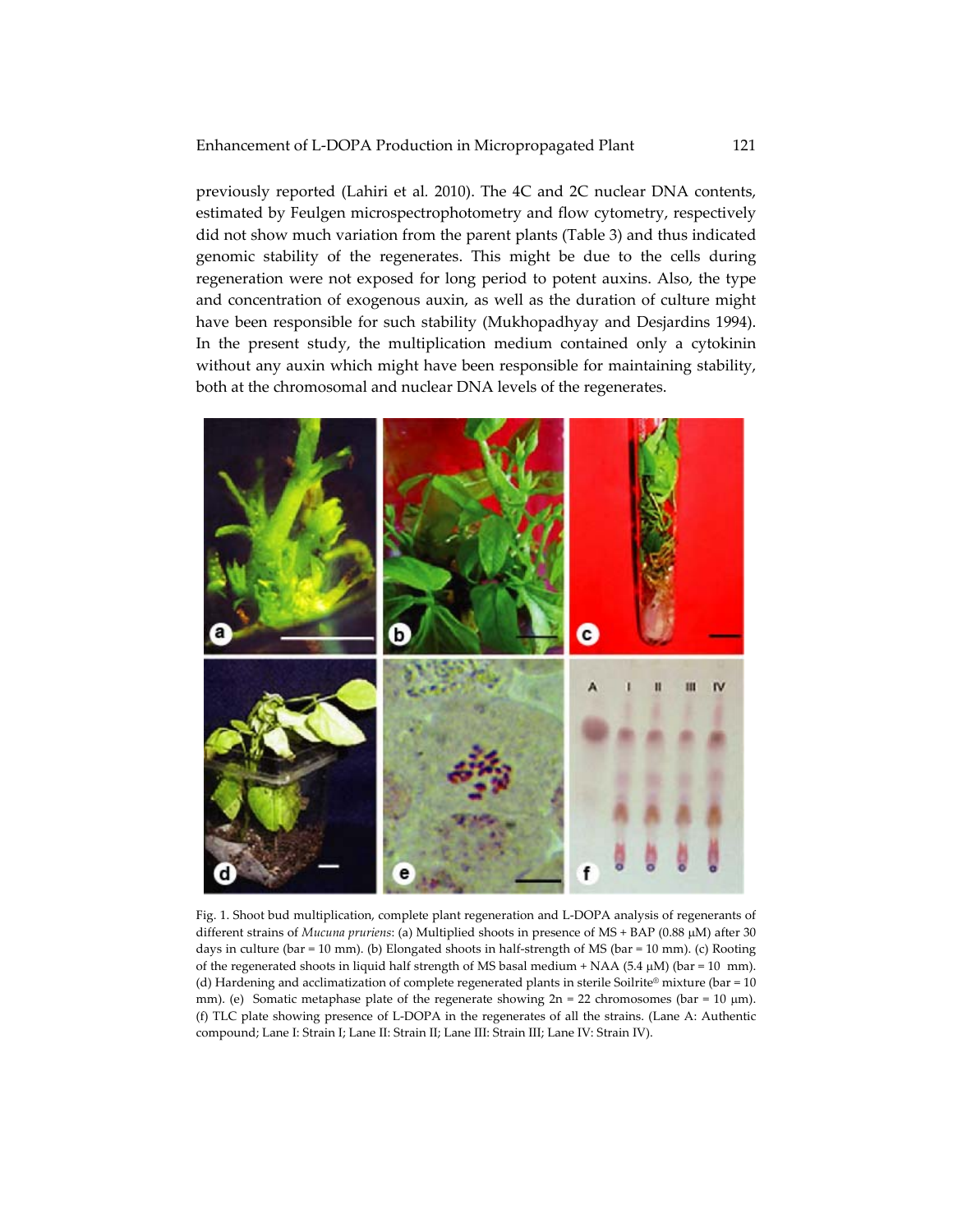Chromatographic examination (TLC) of the extracts revealed a spot with the same mobility and colour characteristics as reference L-DOPA. The Rf value was 0.62 (Fig. 1f). The quantitative estimation by UV spectrophotometry revealed that the seeds of all the strains of *Mucuna pruriens* contained a much higher amount of L‐DOPA than the *in vivo* plants and *in vitro* regenerants. In the seeds, the amount of L‐DOPA among the different strains varied from 37.50 ‐ 50.86 mg/g dry weight (Table 4). The amount was highest in accession IV of the var *pruriens* and lowest in accession III of the var. *utilis*. In the leaf tissue of the *in vivo* plants the amount varied from 4.24 - 5.52 mg/g dry weight. Here too, the amount was highest in accession IV of the var. *pruriens* and lowest in accession III of the var. *utilis* (Table 4). In the leaf tissue of the *in vitro* plants the amount of L‐DOPA varied from 11.85 - 15.42 mg/g dry weight. The amount was highest in accession IV of the var. *pruriens* and lowest in accession III of the var. *utilis* (Table 4).

**Table 3. 4C and 2C nuclear DNA contents of** *in vivo* **and** *in vitro* **regenerated plants in different strains of** *Mucuna pruriens***.**

| Strain | 4C nuclear DNA content (pg)* |                      | 2C nuclear DNA amount (pg) ** |                      |  |
|--------|------------------------------|----------------------|-------------------------------|----------------------|--|
|        | <i>In vivo</i> plant         | In vitro regenerants | In vivo plant                 | In vitro regenerants |  |
|        | $25.93 \pm 0.60$             | $26.08 \pm 1.37$     | $13.06 \pm 0.08$              | $13.14 \pm 0.05$     |  |
|        | $26.23 \pm 0.56$             | $26.16 \pm 0.56$     | $13.41 \pm 0.05$              | $13.50 \pm 0.03$     |  |
| Ш      | $29.25 \pm 0.55$             | $29.47 \pm 0.47$     | $14.94 \pm 0.10$              | $15.03 \pm 0.07$     |  |
| IV     | $26.76 \pm 0.51$             | $26.91 \pm 0.49$     | $13.54 \pm 0.04$              | $13.60 \pm 0.05$     |  |

**\***Data represent Mean ± S.E. of 25 replicates. **\*\***Data represent Mean ± S.E. of 5 replicates.

**Table 4. L‐DOPA contents in different tissues of four different strains of two varieties of** *Mucuna pruriens***.**

| Plant         | Strain | L-DOPA content*  | L-DOPA content |
|---------------|--------|------------------|----------------|
| tissue        |        | (mg/g dry wt)    | (% dry wt)     |
| Seeds         |        | $41.50 \pm 0.26$ | 4.15           |
|               | П      | $37.50 \pm 0.35$ | 3.75           |
|               | Ш      | $44.97 \pm 0.47$ | 4.49           |
|               | IV     | $50.86 \pm 0.39$ | 5.08           |
| In vivo leaf  | I      | $4.88 \pm 0.12$  | 0.48           |
| tissue        | Н      | $4.24 \pm 0.13$  | 0.42           |
|               | Ш      | $5.10 \pm 0.09$  | 0.51           |
|               | IV     | $5.52 \pm 0.16$  | 0.55           |
| In vitro leaf | Ī      | $13.10 \pm 0.07$ | 1.31           |
| tissue        | Н      | $11.85 \pm 0.11$ | 1.18           |
|               | Ш      | $15.22 \pm 0.12$ | 1.52           |
|               | IV     | $15.42 \pm 0.17$ | 1.54           |

\*Data represent mean  $\pm$  S.E. of 5 replicates.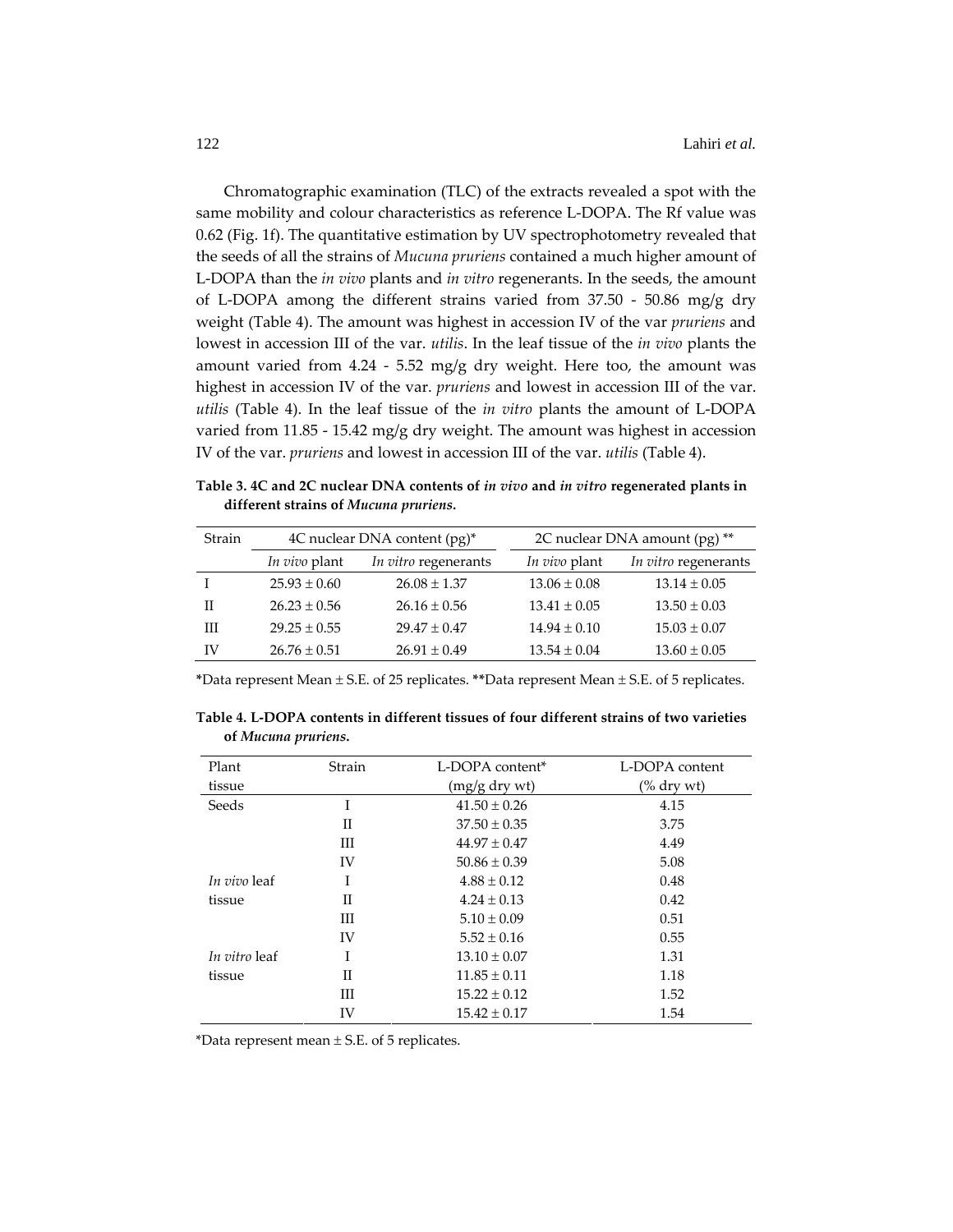The different strains have revealed two to three-folds increase in L-DOPA contents in the regenerated plants. There are a few previous reports where L‐DOPA accumulation has been studied in undifferentiated cell cultures (Brain 1976, Wichers et al. 1993, Huizing et al. 1985). The L‐DOPA accumulation has been found to be influenced by some medium components including sucrose, calcium chloride, potassium dihydrogen phosphate besides L‐tyrosine (Wichers et al. 1985). Sucrose in the nutrient media has an influence on production of secondary metabolites as it enhances the production of certain amino acids like L‐phenylalanine (Sujanya et al. 2008). However, high sucrose level in the medium has a negative influence too and results in reduction in the secondary metabolite level (Ibrahim et al. 2009). It is also reported that L‐phenylalanine level in culture is also influenced by different forms of cytokinin (Taha et al. 2008). Earlier, we also reported the efficacy of BAP in the culture medium in both promoting shoot multiplication and increased colchicine accumulation in micropropagated plants of species of *Gloriosa* and *Iphigenia* (Mukhopadhyay et al. 2008, Mukhopadhyay and Mukhopadhyay 2008). Moreover, the L‐phenylalanine acts as a precursor for both L‐DOPA and colchicine.

The *in vitro* plants grew in a nutrient rich condition with optimum levels of sucrose and ions required for increment of L-DOPA production (Brain 1976, Wichers et al. 1983). It has also been previously reported that light has a strong beneficial effect on the endogenous production of L‐DOPA in cultured tissues (Wichers et al. 1985). Therefore, it indicates that the *in vitro* environmental condition (both physical and chemical) in the present study might have been responsible for increased L‐DOPA contents in the regenerants. Moreover, the multiplication medium did not contain 2,4‐D, which has a negative effect on L‐ DOPA production (Wichers et al. 1993).

## **Acknowledgements**

The financial assistance in the form of Project Fellowship to the first author (KL) from the University Grants Commission, New Delhi is gratefully acknowledged. The authors also wish to thank NBPGR, New Delhi for supply of germplasms of different strains of *M. pruriens* var. *utilis*.

## **References**

- **Benmoussa M, Mukhopadhyay S** and **Desjardins Y** (1997) Factors influencing regeneration from protoplasts of *Asparagus densiflorus* cv *Sprengeri*. Plant Cell Rep. **17**: 123‐128.
- **Brain KR** (1976) Accumulation of L‐DOPA in cultures from *Mucuna pruriens.* Plant Sci. Lett. **7**: 157‐161.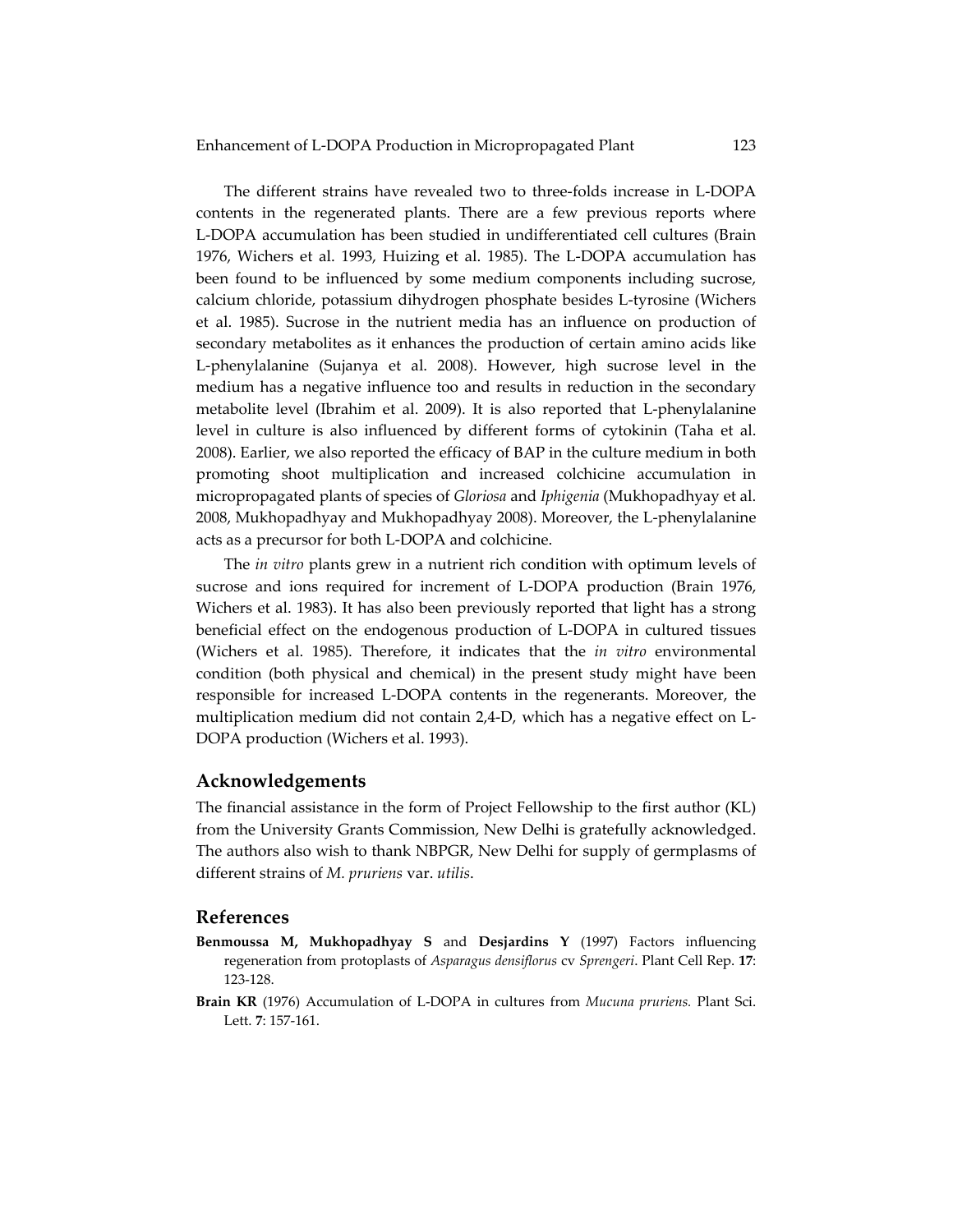- **Chithra M, Martin KP, Sunandakumari C** and **Madhusoodanan PV** (2004) Silver nitrate induced rooting and flowering *in vitro* on rare rhoeophytic woody medicinal plant, *Rotula aquatica* Lour. Indian J. Biotech. **3**: 418‐421.
- **Daxenbichler ME, Van Etten CH, Hallinan EA, Earle FR** and **Barclay FS** (1971) Seeds as sources of L‐DOPA. J. Med. Chem. **14**: 463‐465.
- **Guggenheim M** (1913) Dioxyphenylalanin, eine neue Aminosaure aus *Vicia faba.* Z. Physiol. Chem. **88**: 276.
- **Hammerton J** (2003) *Mucuna pruriens*: Weed, invasive, or multi‐use crop for the Bahamas. College Bah. Res. J. **12**: 4‐15.
- **Huizing HJ, Wijnsma R, Batterman S, Malingre ThM** and **Wichers HJ** (1985) Production of L‐DOPA by cell suspension cultures of *Mucuna pruriens.* Part I. Initiation and maintenance of cell suspension cultures of *Mucuna pruriens* and identification of L‐DOPA. Plant Cell Tiss. Org. Cult. **4**: 61‐73.
- **Ibrahim AI, Abd El, Kawi M, Nower A, Abdel MA** and **Abd El Aal A** (2009) Alkaloid production and organogenesis from callus of *Hyoscyamus muticus* L. *in vitro*. J. Appl. Sci. Res. **5**: 82‐92.
- **Johnston JS, Bennett MD, Rayburn AL, Galbraith DW** and **Price HJ** (1999) Reference standards for determination of DNA content of plant nuclei. Amer. J. Bot. **86**: 609‐613.
- **Lahiri K, Mukhopadhyay S** and **Mukhopadhyay MJ** (2006) A new report on induction of embryogenic callus culture in *Mucuna pruriens* L., an important medicinal plant. J. Bot. Soc. Beng. **60**: 1‐4.
- **Lahiri K, Mukhopadhyay MJ** and **Mukhopadhyay S** (2010) Karyotype analysis and *in situ* 4C nuclear DNA quantification in two varieties of *Mucuna pruriens* L. J. Trop. Med. Plants **11**: 219‐225.
- **Mukhopadhyay MJ** and **Mukhopadhyay S** (2008) High frequency *in vitro* propagation through somatic embryogenesis of *Iphigenia indica* Kunth et Benth, an endangered medicinal and colchicine yielding herb of commercial interest. Cytologia **73**: 97‐103.
- **Mukhopadhyay MJ, Lahiri K** and **Mukhopadhyay S** (2008) *In vitro* microtuberization and enhanced colchicine accumulation in two species of *Gloriosa*. Cytologia **73**: 357‐ 363.
- **Mukhopadhyay MJ, Mukhopadhyay S** and **Sen S** (2002) *In vitro* propagation of *Iphigenia indica*, an alternative source of colchicine. Plant Cell Tiss. Org. Cult. **69**:101‐104.
- **Mukhopadhyay S** and **Banerjee N** (1989) Chromosome study and karyotype analysis in *Solanum sarrachoides* Sendt. A new report. Cytologia **54**: 179‐182.
- **Mukhopadhyay S** and **Desjardins Y** (1994) Plant regeneration from protoplast‐derived somatic embryos of *Asparagus officinalis* L. J. Plant Physiol. **144**:94‐99.
- **Padmesh P, Reji JV, Jinish Dhar M** and **Seeni S** (2006) Estimation of genetic diversity in varieties of *Mucuna pruriens* using RAPD. Biol. Plant. **50**: 367‐372.
- **Rauf S, Usman M, Fatima B, Khan TM** and **Khan IA** (2004) *In vitro* regeneration and multiple shoot induction in upland cotton (*Gossypium hirsutum* L.). Int. J. Agri. Biol. **6**: 704‐707.
- **Sakia RM** (1992) The Box‐Cox transformation technique: a review. The Statistician **41**: 169‐178.